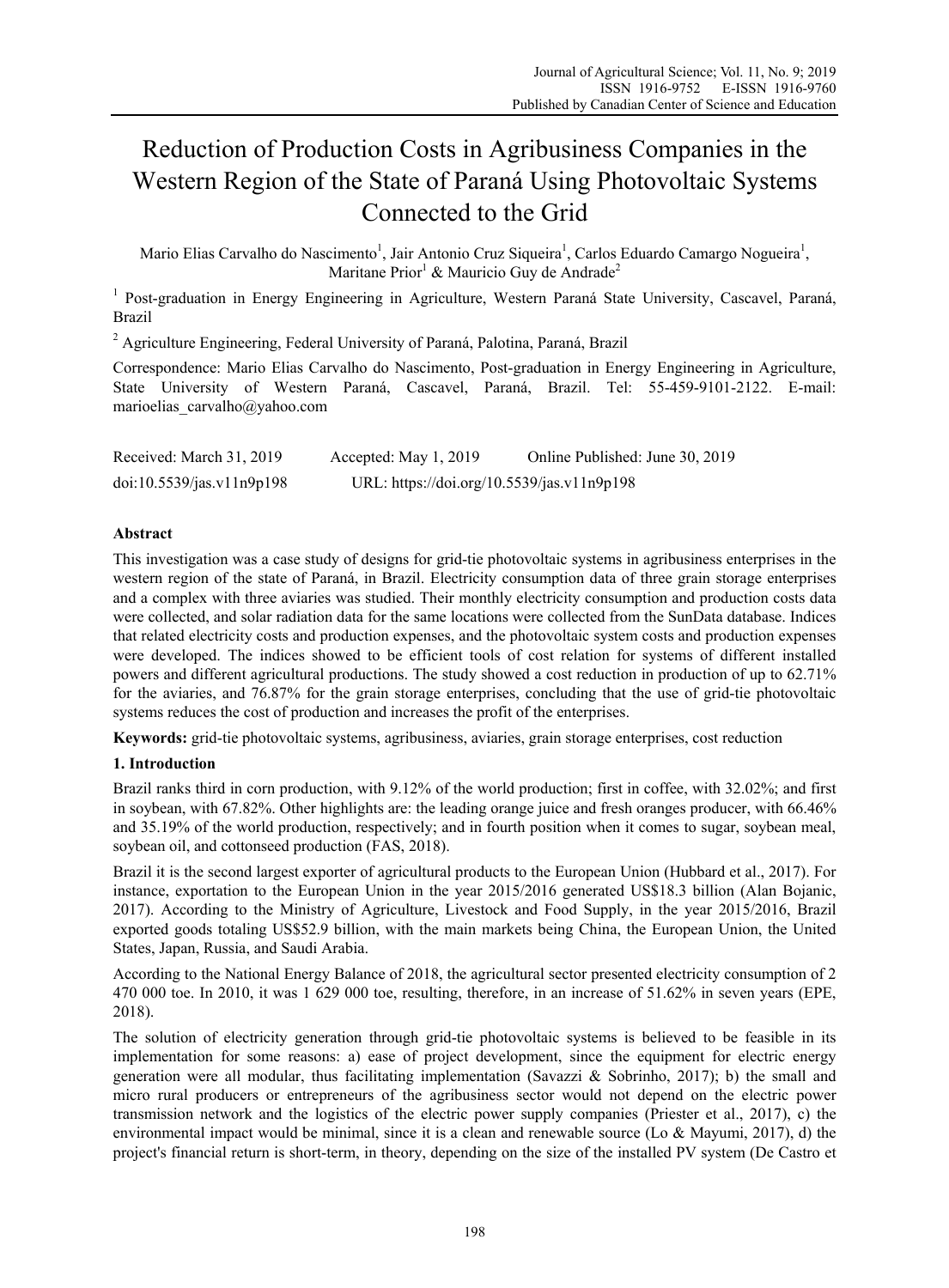al., 2016); and e) there is the government's interest in implementing this type of systems, providing attractive funding lines and amortization time (Griebeler et al., 2016).

The hypothesis raised was that the greater the installed power of the grid-tie photovoltaic system, the greater the economic efficiency in agricultural production, thus increasing the profitability of the agribusiness enterprise.

## **2. Method**

The work was developed in the state of Paraná, with its geographical coordinates S 24°57′21″ and W 51°27′19″, located in the southern region of Brazil. The region's climate can be classified as subtropical (Köppen & Geiger, 1928), and it presents an annual average solar radiation of 5.44 kWh  $m^2$  (Tiepolo et al, 2017).

The agribusiness enterprises will be divided into two economic sectors: aviaries for broiler chickens and grain storage silos.

#### *2.1 Aviaries*

Average annual radiation of 4.83 kWh  $m<sup>2</sup>$  (CRESESB, 2018). The electric energy consumption was studied from November 2016 to January 2018, totaling 167 603 kWh, and the cost of R\$45 562.87, with a capacity of 25 000 heads of chicken per batch, and 515 550 of them received during the period.

#### *2.2 Small Silo*

Average annual radiation of 4.70 kWh  $m<sup>2</sup>$  (CRESESB, 2018). The electric energy consumption was studied from June 2017 to May 2018, totaling 40 045 kWh, and a cost of R\$ 17 388.86. There is a silo of 2 000 tons and four hoppers with 72 tons each, totaling a storage capacity of 2 288 tons.

## *2.3 Medium Silo*

Average annual radiation of 4.81 kWh m<sup>-2</sup> (CRESESB, 2018). The electric energy consumption was studied from July 2017 to June 2018, totaling 145 802 kWh, and a cost of R\$ 61 275.67. There are two silos of 1 800 tons each, a lung silo of 1 800 tons, and four hoppers with 150 tons each, totaling a storage capacity of 6 000 tons.

## *2.4 Large Silo*

Average annual radiation of  $4.74 \text{ kWh} \text{ m}^2$  (CRESESB, 2018). The electric energy consumption was studied from July 2017 to July 2018, totaling 593 190 kWh, and a cost of R\$ 257 804.88. There are eight silos of 4 500 tons each, four lung silos of 600 tons each, a bulk carrier with 10 000 tons, and four hoppers with 240 tons each, totaling 49 360 tons.

## *2.5 Dimensioning Grid-Tie Photovoltaic Systems*

## 2.5.1 Peak Power of the Photovoltaic System

The kWp was calculated using Equation 1, the average daily consumption, and the average annual monthly radiation of the enterprise location, by sizing the power generated per day (Pinho & Galdino, 2014).

$$
S_{wp} = (E/FSH) \tag{1}
$$

Where, Swp: the photovoltaic system's peak power (Wp); E: the average annual daily consumption (kWh day<sup>-1</sup>); FSH: Full Sun Hours annual average  $(kWh \, m^2 \, day^{-1})$ .

2.5.2 Generation of Electricity at the End of the System's Useful Life

The photovoltaic system was calculated to generate the amount of electric energy to the 25 years of useful life. The solution of Equation 1 was used and it was divided by the decrease of 20% of generation the system suffers at the end of the useful life, as demonstrated by Equation 2 (Pinho & Galdino, 2014).

$$
E_{real} = (E/0.80) \tag{2}
$$

# 2.5.3 Number of Photovoltaic Modules

The number of photovoltaic modules is the ratio between the photovoltaic system's power, the chosen photovoltaic module's power, and the photovoltaic system's real installed power, calculated using Equation 3 (Pinho & Galdino, 2014).

$$
N_m = (E_{real}/P_m) \tag{3}
$$

Where,  $N_m$ : the number of modules (dimensionless);  $E_{real}$ : the real average annual daily consumption (kWh day<sup>-1</sup>);  $P_m$ : the module's power (W).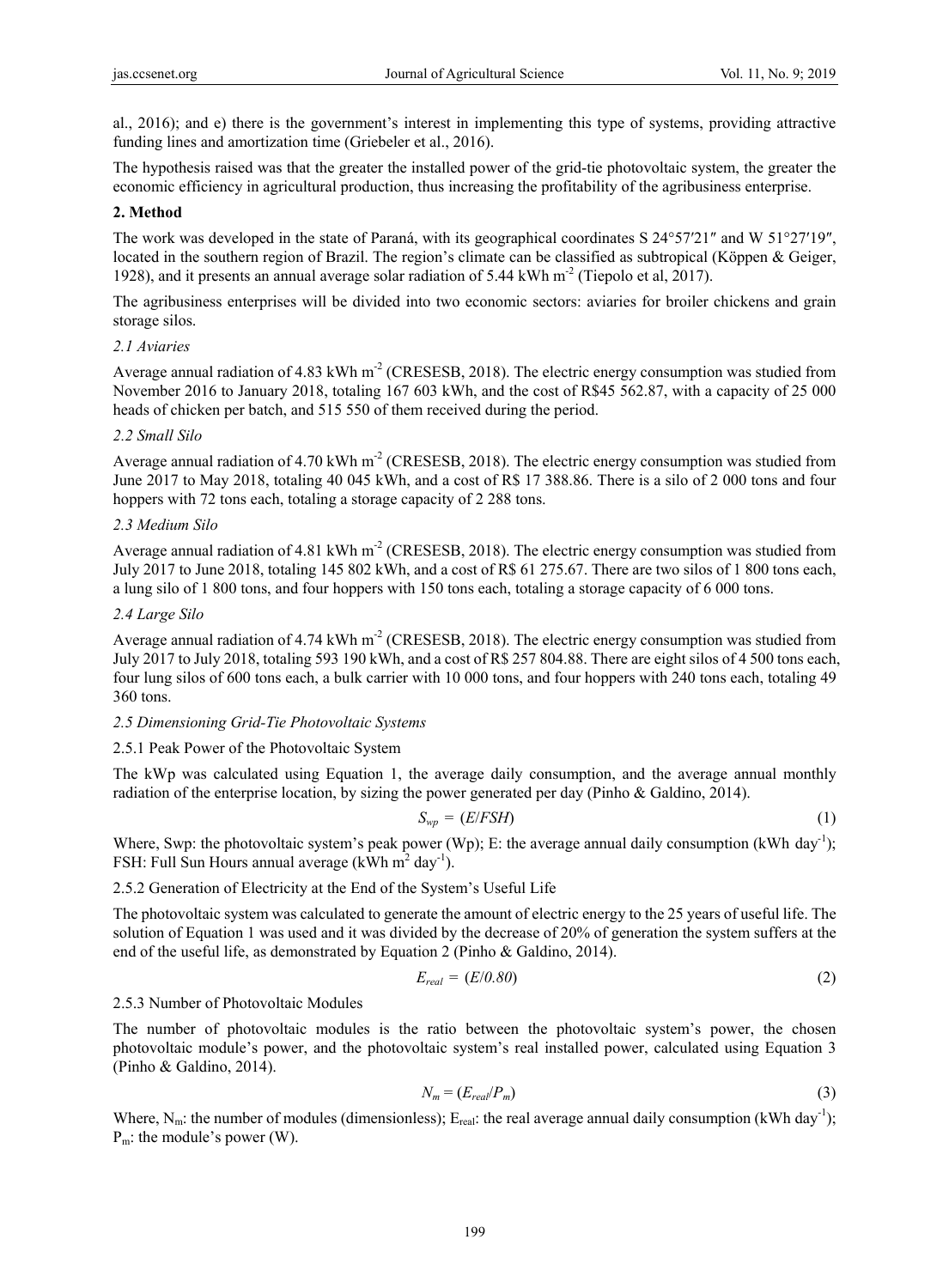## 2.5.4 Maximum Number of Photovoltaic Modules by Inverter

Calculated using Equation 4, the maximum load of photovoltaic modules per inverter took into account a load range of 10% of the inverter's power (Pinho & Galdino, 2014).

$$
M_{nm} = (P_{inv}/P_m) \tag{4}
$$

Where,  $M_{nm}$ : the maximum number of modules (dimensionless);  $P_{inv}$ : the inverter's power (W);  $P_m$ : the module's power (W).

2.5.5 Maximum Number of Modules by MPPT and Mumber of Strings in Parallel

The maximum number of modules by Maximum Power Point Tracking (MPPT) was calculated using Equation 5. And the number of strings in parallel by MPPT input was calculated through Equation 6 (Pinho & Galdino, 2014).

$$
(M_{vi}/M_{v}) \le M_{nmmppt} \le (M_{vmi}/M_{v})
$$
\n(5)

Where, Mvi: the inverter's minimum voltage (V); Mv: the module's voltage (V); Mvmi: the inverter's maximum voltage (V);  $M_{nmnppt}$ : the maximum number by MPPT (dimensionless).

$$
N_{ps} = (I_{mi}/I_{mp})
$$
\n(6)

Where,  $N_{ps}$ : the number of pararell strings by MPPT (dimensionless);  $I_{mi}$ : the inverter's maximum current (A);  $I_{mp}$ : the operating current (A).

The components of the photovoltaic system available in the domestic market were used. A survey in the market was made, and it was opted for the photovoltaic module and the Canadian Solar® inverters, module model CS6U-330P, which costs R\$689.00; inverter CSI-50k-KLT of 50 000 W of power, R\$32 590.00; and CSI-30k-KLT of 30 000 W of power, R\$22 590.00.

The Stringbox NeoSolar® was chosen for the protection part, Stringbox Pro  $4 \times 2$  model, which has the following characteristics: support to four input strings, two outputs, IP65 frame, two 3P switch disconnector 25A 1000Vcc, two surge protectors PV SCI 1000 Vdc, and two surge protection systems (DPS) CC FV 1000V, costing R\$1 700.00.

For fixation of the photovoltaic modules with 2 m, 0.99 m and 0.035 m height, width and length, respectively, soil structures were used. Due to the area the systems required for the installation, the cost of the structure was R\$749.00, being possible to install up to four modules per structure.

Other costs of civil structure and grounding in the design of the photovoltaic system were disregarded, since the specialized companies did not respond to the budget requests in time.

## **3. Results and Discussion**

The electric power consumption of the enterprises and Equations 1, 2 and 3 were used for the sizing of the installed power of the grid-tie photovoltaic systems, as shown in Table 1.

| Enterprises | Electric Power Consumption | Equation 1                    | Equation 2                   | Equation 3    |
|-------------|----------------------------|-------------------------------|------------------------------|---------------|
| Aviaries    | 167 603 kWh                | $77.11$ kWp day <sup>-1</sup> | 96.38 kWp day <sup>-1</sup>  | 292 modules   |
| Small Silo  | 40 045 kWh                 | 23.66 kWp day <sup>-1</sup>   | 29.58 kWp day <sup>-1</sup>  | 92 modules    |
| Medium Silo | 145 802 kWh                | 84.20 kWp day <sup>-1</sup>   | 105.25 kWp day <sup>-1</sup> | 318 modules   |
| Large Silo  | 593 190 kWh                | 320.88 kWp day <sup>-1</sup>  | 401.11 kWp day <sup>-1</sup> | 1 216 modules |

Table 1. Sizing of the photovoltaic systems' installed power

The required photovoltaic systems' installed power was used. The costs of the equipment required for each system were verified. The equipment was surveyed in the domestic market, and the final cost of the enterprises was obtained and shown in Table 2.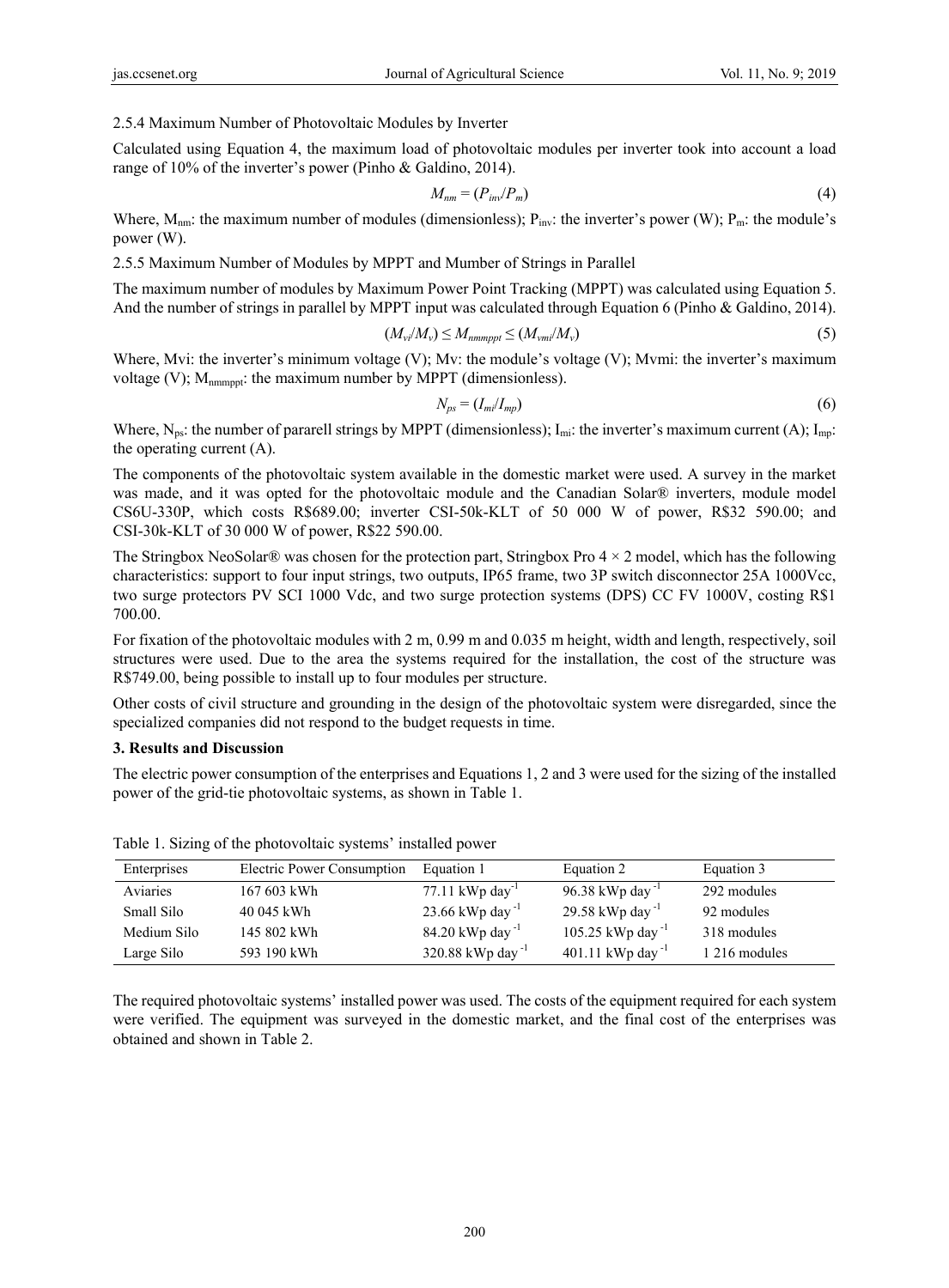| Equipment                        | Cost(R\$)   | Aviary<br>$(96.38 \text{ kW})$ | Small Silo<br>(29.58 kW) | Medium Silo<br>$(105.25 \text{ kW})$ | Large Silo<br>$(401.11 \text{ kW})$ |
|----------------------------------|-------------|--------------------------------|--------------------------|--------------------------------------|-------------------------------------|
| CS6U-330P                        | 689.00      | 292                            | 92                       | 318                                  | 1,216                               |
| CSI-50k-KLT                      | 32 590.00   | 2                              | ۰                        | 2                                    | 8                                   |
| CSI-30k-KLT                      | 22 590.00   | ۰.                             |                          | ۰.                                   | $\overline{\phantom{a}}$            |
| StringBox                        | 1 700.00    | 4                              | 2                        | 4                                    | 16                                  |
| $CC 10 \text{ mm}^2 \text{ (m)}$ | 14.00       | 800                            | 400                      | 800                                  | 1500                                |
| Ground fixing structure (unit)   | 749.00      | 73                             | 23                       | 80                                   | 304                                 |
|                                  | Total (R\$) | 339 045,00                     | 112 205.00               | 362 202.00                           | 1 374 440.00                        |

Table 2. Cost of photovoltaic systems per enterprise

The aviary complex consists of three aviaries, each with the capacity of 25 000 heads of chicken per batch, and it receives 5.5 batches per year, totaling 412 500 heads of chicken per year. During the study period, there were 515 550 heads of chicken, and the electric energy consumed was 167 603 kWh, with the cost of R\$45 562.87.

The first index related the amount of energy per chicken head. The result was 0.325 kWh of energy consumed per head. The second index related the cost of the energy consumed per head of chicken and resulted in the cost of R\$0.0885 per head. The third index related the cost of the annual photovoltaic system, which was R\$13 651.80, being that in the same study period the cost of the system was R\$17 042.25 for the amount of chicken heads per year, and the cost of R\$0.033 per head was obtained.

In the small silo, in the study period, from June 2017 to July 2018, there were 1 696.026 tons of stored soybean, and 6 tons of corn. The quantity of grains of one variety was much higher than the other, thus the totality was considered to be only of soybean.

The cost of electricity consumed off-peak was R\$17 388.86, the total energy was 40 045 kWh, and 1 702 026 tons of soybean were stored. It was obtained an index that related: the energy consumed by the quantity of stored grains, which was 23.53 kWh ton<sup>-1</sup>; and the cost of energy consumed off-peak per tons of grain, totaling R\$10  $216$ , ton<sup>-1</sup>. In addition, the annualized cost of the photovoltaic system was divided by the amount of stored grains, generating the index of R\$2  $637 \text{ ton}^{-1}$ .

The average silo stored 949 157 tons of soybean and 1 430 780 tons of maize during the study period, from July 2017 to June 2018, totaling 2 379.94 tons of grains.

The cost to the electric energy consumed off-peak was R\$61 275.65, and the total energy was 145 802 kWh. It was obtained an index that related: the energy consumed by the quantity of stored grains, which was 61.26 kWh ton<sup>-1</sup>; and the cost of energy consumed off-peak per tons of grain, totaling R\$25 746 ton<sup>-1</sup>. In addition, the annualized cost of the photovoltaic system was divided by the amount of grains stored, generating the index of R\$ 6 087 ton $^{-1}$ .

The large silo for large sized-grains stored 31 081 tons of soybean, 23 991 262 tons of corn, and 4 130 382 tons of wheat, during the study period, from July 2017 to July 2018, totaling 59 202.64 tons of grains.

The cost to the electric energy consumed out of tip was of R\$257 804.88, and the total energy was of 593 190 kWh. It was obtained an index that related: the energy consumed per ton of grain stored, which was 10.01 kWh ton<sup>-1</sup>; and the cost of energy consumed off-peak per tons of grain, totaling R\$4.35 ton<sup>-1</sup>. In addition, the annualized cost of the photovoltaic system was divided by the number of grains stored, generating the index of  $R$1 006.ton<sup>-1</sup>$ .

Through the indexes, it was verified that the photovoltaic systems helped to reduce the costs of production. It was observed that for the complex of three aviaries the costs of production in relation to electric energy went from R\$0.0885 to R\$0.033 per head of chicken. In the grain storage enterprises, it went from R\$10.216 to R\$2.637 per ton of grain stored for the small silo, from R\$25.476 to R\$6.087 in the medium silo, and from R\$4.35 to R\$1.006 in the large silo.

#### **4. Conclusion**

It was concluded that the reduction in cost of production is related to the rate charged by the electric energy consumed, since for the complex of three aviaries that has a rate of R\$0.272, the reduction was of 62.71%, and for the grains storage enterprises that have rates of R\$0,434, R\$0,420 and R\$0,434, reductions were of 75.79%, 76.35%, and 76.87%, for the small, medium and large silo storage enterprises, respectively.